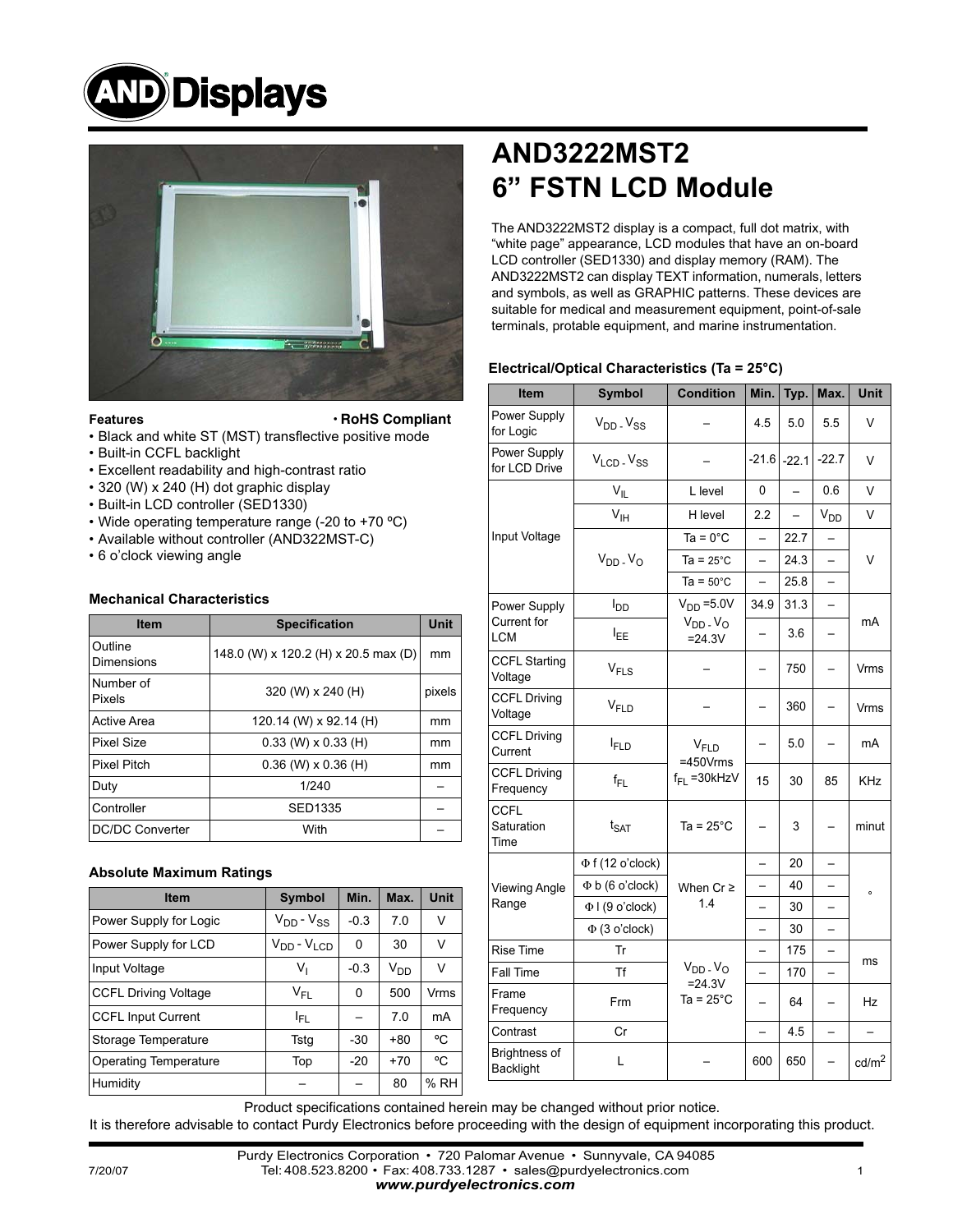

### **AND3222MST2**

#### **Dimensional Outline**

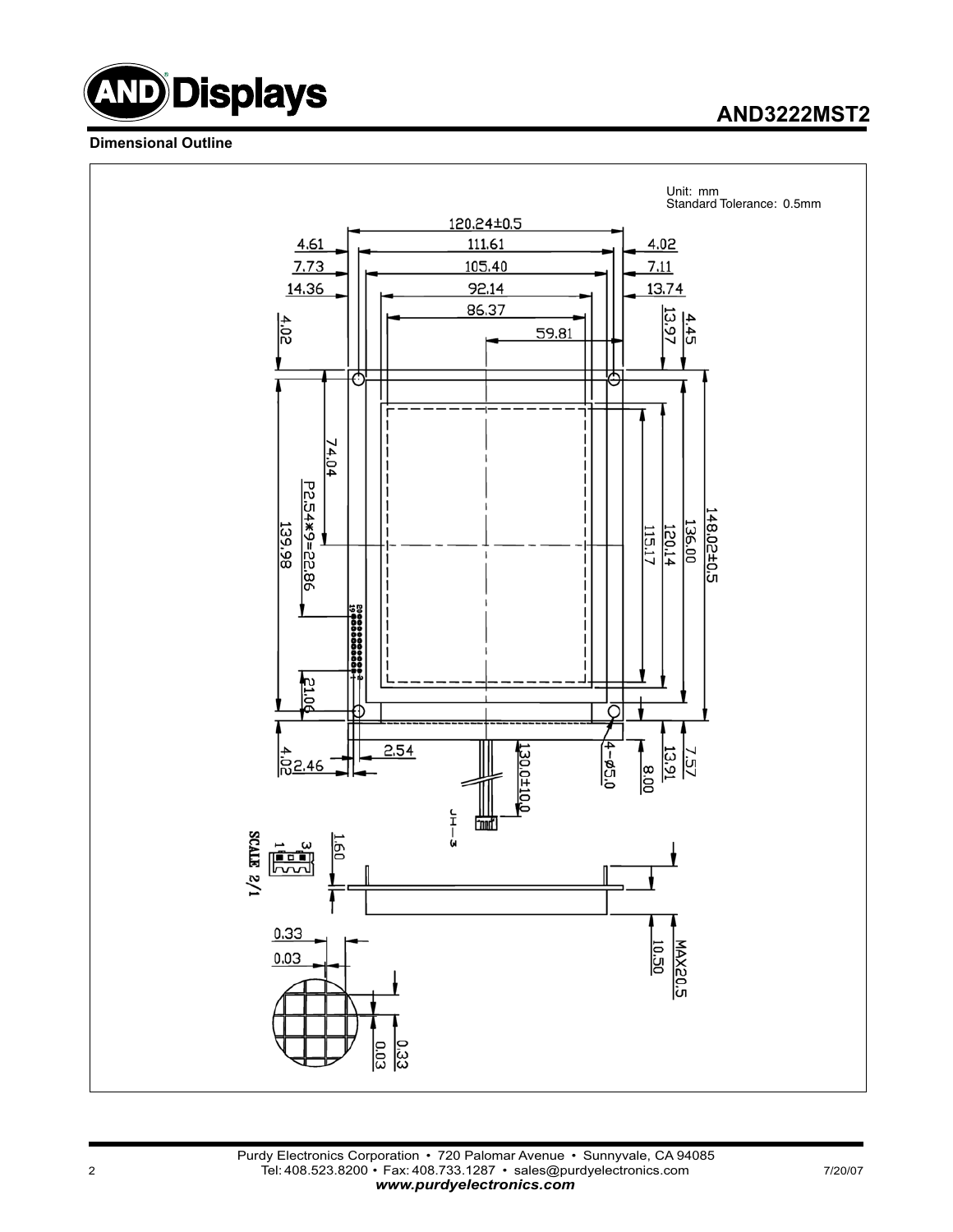

## **AND3222MST2**

#### **Timing Specifications**

| <b>Item</b>                |       | Symbol           | <b>Min</b> | <b>Typ</b> | <b>Max</b> | <b>Unit</b> |
|----------------------------|-------|------------------|------------|------------|------------|-------------|
| System Cycle Time          |       | $t_{\text{CVC}}$ | 425        |            |            | ns          |
| Address Set-up Time        |       | t <sub>AW</sub>  | 30         |            |            | ns          |
| Address Hold Time          |       | t <sub>AH</sub>  | 10         |            |            | ns          |
| Data Set-up Time           |       | $t_{DS}$         | 120        |            |            |             |
| Data Hold Time             |       | $t_{DH}$         | 10         |            |            | ns          |
| <b>Output Disable Time</b> |       |                  | 10         |            | 50         | ns          |
| AccessTime                 |       | $t_{ACC}$        |            |            | 120        | ns          |
| Enable Pulse Width         | Read  |                  | 220        |            |            | ns          |
|                            | Write | t <sub>EW</sub>  | 220        |            |            | ns          |

#### **Timing Chart**



#### **Environmental Absolute Maximum Ratings**

|                                 | <b>Normal Temperature</b> |                |                 |          | <b>Wide Temperature</b> |                |                |                |
|---------------------------------|---------------------------|----------------|-----------------|----------|-------------------------|----------------|----------------|----------------|
| <b>Item</b>                     | Operating                 |                | <b>Storage</b>  |          | <b>Operating</b>        |                | <b>Storage</b> |                |
|                                 | Min.                      | Max.           | Min.            | Max.     | Min.                    | Max.           | Min.           | <b>Max</b>     |
| <b>Ambient Temperature</b>      | $0^{\circ}$ C             | $+50 °C$       | -20 $\degree$ C | $+70 °C$ | -20 °C                  | $+70 °C$       | $-30 °C$       | +80 °C         |
| Humidity (without condensation) |                           | See Notes 1, 3 | See Notes 2, 4  |          |                         | See Notes 3, 4 |                | See Notes 3, 5 |

#### **NOTES:**

1. Ta≤ 50 ºC: 80% RH max

Ta> 50 °C: Absolute humidity must be lower than the humidity of 85%RH at 50 °C

2. Ta at -20 ºC will be < 48 hrs at 0 ºC will be <120 hrs when humidity is higher than 75%.

3. Background color changes slightly depending on ambient temperature. This phenomenon is reversable.

4. Ta ≤ 70 ºC: 75RH max

Ta > 70 °C: abosolute humidity must be lower than the humidity of 75%RH at 70 °C.

5. Ta at -30 ºC will be <48hrs, at 80 ºC will be <120hrs when humidity is higher than 75%.